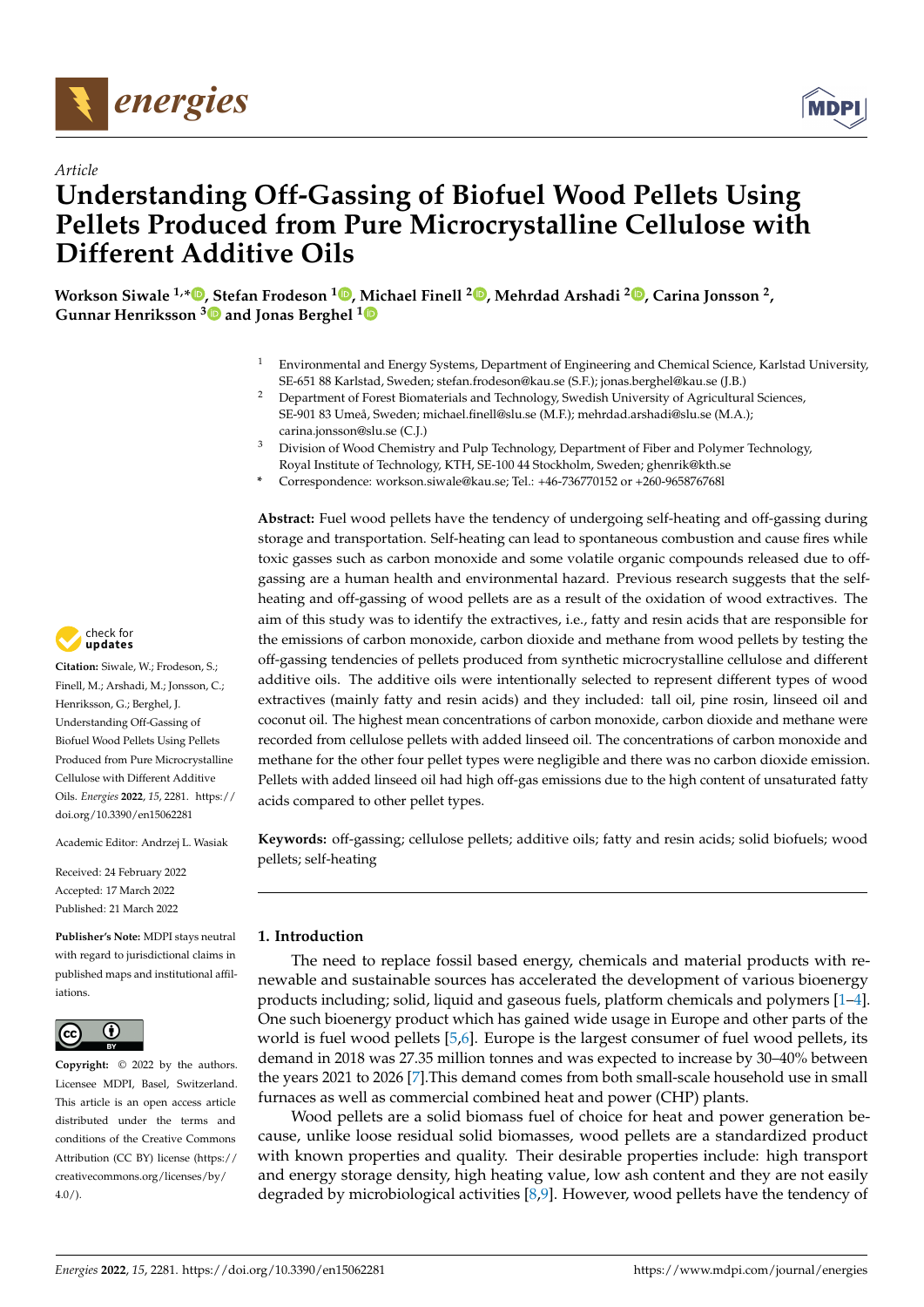undergoing self-heating and off-gassing during storage, and this poses a challenge to their long-term storage and long-distance transportation. Self-heating can lead to spontaneous combustion and cause fires [\[10](#page-9-7)[–13\]](#page-9-8) while toxic gasses such as carbon monoxide and some volatile organic compounds released due to off-gassing [\[14](#page-10-0)[–17\]](#page-10-1) are a human health and environmental hazard.

Woody biomasses, i.e., wood sawdust and other forestry industrial residues that are subjected to pelletization, are polymeric composites consisting of primarily cellulose, hemicelluloses and lignin (about 90–95%) and low amounts (5–10%) of a large variety of low molecular mass non-structural components, extractives. Depending on their chemical character, extractives can be classified into terpenes and terpenoids, fats and waxes, phenolic compounds and carbohydrates [\[18\]](#page-10-2). The differences in terms of composition and chemical structures of the three primary components; cellulose, hemicelluloses and lignin are smaller among different biomass categories compared with the great diversity in extractive composition [\[19](#page-10-3)[–21\]](#page-10-4). Therefore, although extractives are low in concentration, they chemically characterize lignocellulosic biomasses. Singularly, cellulose is the major chemical component in woody biomass occupying 40–50% of the total dry weight. It is also the most thermally and chemically stable of all the wood chemical components. This is because of its highly crystalline structure which is made up of linear long chain microfibrils consisting of β-D-glucopyranose monomers linked by glycosidic bonds [\[22\]](#page-10-5). Wood extractives on the other hand are the most vulnerable to chemical and thermal degradations due to their low molecular weight and chemical diversity.

It has been reported in literature that the self-heating and off-gassing of wood pellets and other biomass materials is due to oxidation of the extractives [\[23,](#page-10-6)[24\]](#page-10-7). However, selfheating is also known to occur in store piled carbonaceous materials such as coal that do not contain extractives in a traditional sense [\[25,](#page-10-8)[26\]](#page-10-9) and in stored agricultural crops like maize, wheat and soybeans with very low amounts of extractives [\[27\]](#page-10-10). Self-heating has also been reported to occur in cellulosic materials like cotton when impregnated with drying oils such as linseed oil [\[28\]](#page-10-11). Studies have shown that there is a direct relationship between offgassing and self-heating of wood pellets. In the methods correlation analysis [\[29\]](#page-10-12), there was significant correlations between self-heating determined by isothermal calorimetry and offgassing by the offline and glass flask methods with the correlations of determination  $(R^2)$  of 0.84 and 0.83 respectively. This showed that self-heating and off-gassing occur at the same time or are influenced by the same factors. Therefore, considering this direct relationship between self-heating and off-gassing and the occurrence of self-heating in materials other than the wood pellets, there is a likelihood that the heat generation and gas emissions in wood pellets may be due to reactions of other wood chemical components and not just the extractives. In this regard, studying the off-gassing and/or self-heating tendencies of pellets made from isolated wood chemical components can help in understanding the reaction mechanisms and identify the chemical components involved in the self-heating and off-gassing of wood pellets.

In the study of the off-gassing tendencies of fuel wood pellets produced from Scots pine sawdust with different amounts of extractives, Siwale et al. [\[30\]](#page-10-13), concluded that the off-gassing of carbon monoxide and carbon dioxide was mainly dependent on the type of extractives present in the raw material and not the total amount. Increasing the amount of extractive in the raw material by 5% did not result in increased off-gassing of the wood pellets. Attard et al. [\[31\]](#page-10-14) further showed that using fat-free sawdust reduced the pellets' off-gassing by 80% compare to ordinary wood pellets. Other studies have also reported the oxidation of wood extractives (mainly fatty and resin acids) to be the possible cause of self-heating and off-gassing of wood pellet [\[32–](#page-10-15)[34\]](#page-10-16). However, there are still some questions about the mechanisms behind the heat and gas generation during storage of fuel wood pellets.

In the literature, not so many studies have focussed on the effect of different types of extractives on self-heating and off-gassing of wood pellets, and no study has been reported to have used pellets made from isolated wood chemical components. The use of pure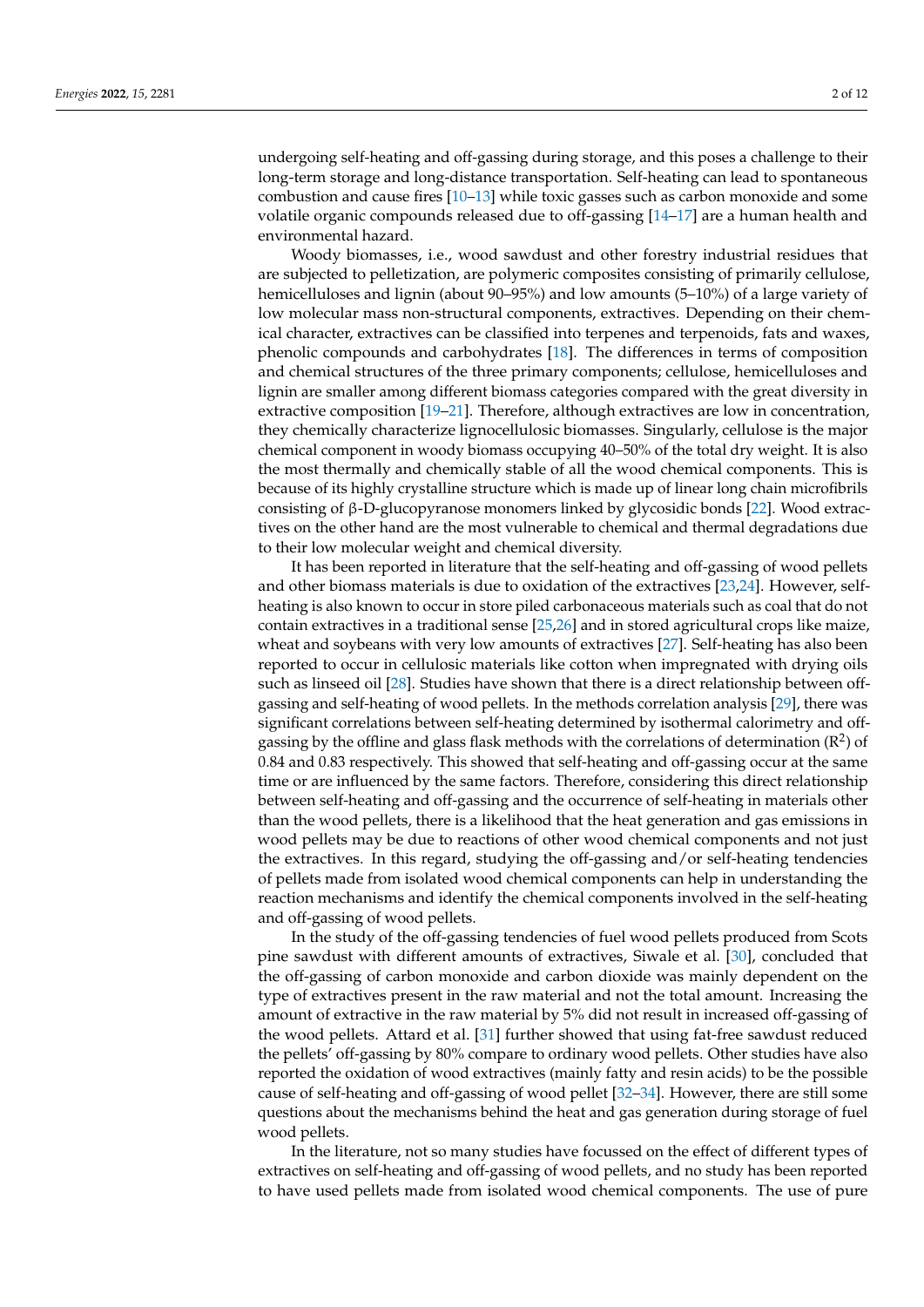chemical substances such as cellulose can eliminate the effect of other wood chemical components, i.e., hemicelluloses and lignin. The objective of this study was to test the off-gassing tendencies of pellets produced from synthetic microcrystalline cellulose with different types of representative additive oils. The aim was to identify some of the specific types of extractives, i.e., fatty and resin acids responsible for the off-gassing of fuel wood pellets. Identifying the specific extractives involved and fully understanding the reaction mechanisms can be applied to raw material pre-treatment measures with the view of producing wood pellets that are not liable to off-gassing and self-heating.

# **2. Materials and Methods**

# *2.1. Raw Materials*

The materials used in this study were synthetic pure cellulose powder and four different additive oils. The additive oils were intentionally selected to represent different types of wood extractives (mainly fatty and resin acids) and they included: tall oil; a residue product of Kraft pulping, pine rosin, linseed and coconut oils.

# 2.1.1. Cellulose

The cellulose used was pharmaceutical grade pure microcrystalline cellulose (MCC) powder (bp/mcc/avicel PH 101/PH 102) purchased from Xi'an Geekee Biotech Co., Ltd. in Xi'an, China. Microcrystalline cellulose is a purified, partially depolymerized cellulose powder synthesized by the acid-hydrolysis of an alpha cellulose ( $I_\beta$ -allomorph) precursor [\[35\]](#page-10-17). Its intended use is mainly in the food industry as an anti-caking, thickener, texturizer, emulsifier and bulking agent; in cosmetic as a filler; and in pharmaceutical as a binder. Industrially, MCC is manufactured from wood as well as non-wood lignocellulosics. It has relatively low chemical reactivity and excellent compactibility at low pressures [\[36\]](#page-10-18), making it amenable to compression processes such as pelletization.

#### 2.1.2. Coconut Oil

Coconut oil is a colourless to pale brownish yellow plant oil derived from kernels, meat, and milk of coconut plant and fruits. Generally, coconut oil is composed of about 90% saturated fatty acids and 10% unsaturated fatty acids [\[37\]](#page-10-19). For the purpose of this study, Kung Markatta's virgin coconut oil was used. The oil is cold pressed from the coconuts and its consistency is solid at room temperature but becomes liquid when heated. The product was purchased from a local supermarket in Karlstad, Sweden.

#### 2.1.3. Pine Rosin

Rosins are non-volatile exudates of resins obtained from resinous tree species, primarily pines [\[38\]](#page-10-20). Chemically, rosin is a mixture of mainly resin acids with a little amount of diterpenoid alcohols and aldehydes. The resin acid content are mostly abietic type (abietic, levopimaric, palustric, neoabietic and dehydroabietic acids) and less pimaric type (pimaric, sandaracopimaric and isopimaric acids) [\[39\]](#page-10-21). Depending on how it is collected, rosin is classified as either gum or wood rosin. In this study, we used solid exudates of gum rosin obtained from the local pine forests.

## 2.1.4. Linseed Oil

Linseed oil is a colourless to yellowish oil obtained from seeds of the flax plant (*Linum usitatissimum*). It is produced by pressing and/or solvent extraction of the linseed. The oil consists mainly of the esters of glycerol and five fatty acids of which three are unsaturated C18 oleic, linolenic and linoleic while two are saturated C16 palmitic and C18 stearic acids [\[28](#page-10-11)[,40\]](#page-10-22). About 90% of the total fatty acids are unsaturated with only 10% being saturated [\[41\]](#page-10-23). In this study, we used ready-made Biltema branded linseed oil sourced locally in Karlstad, Sweden.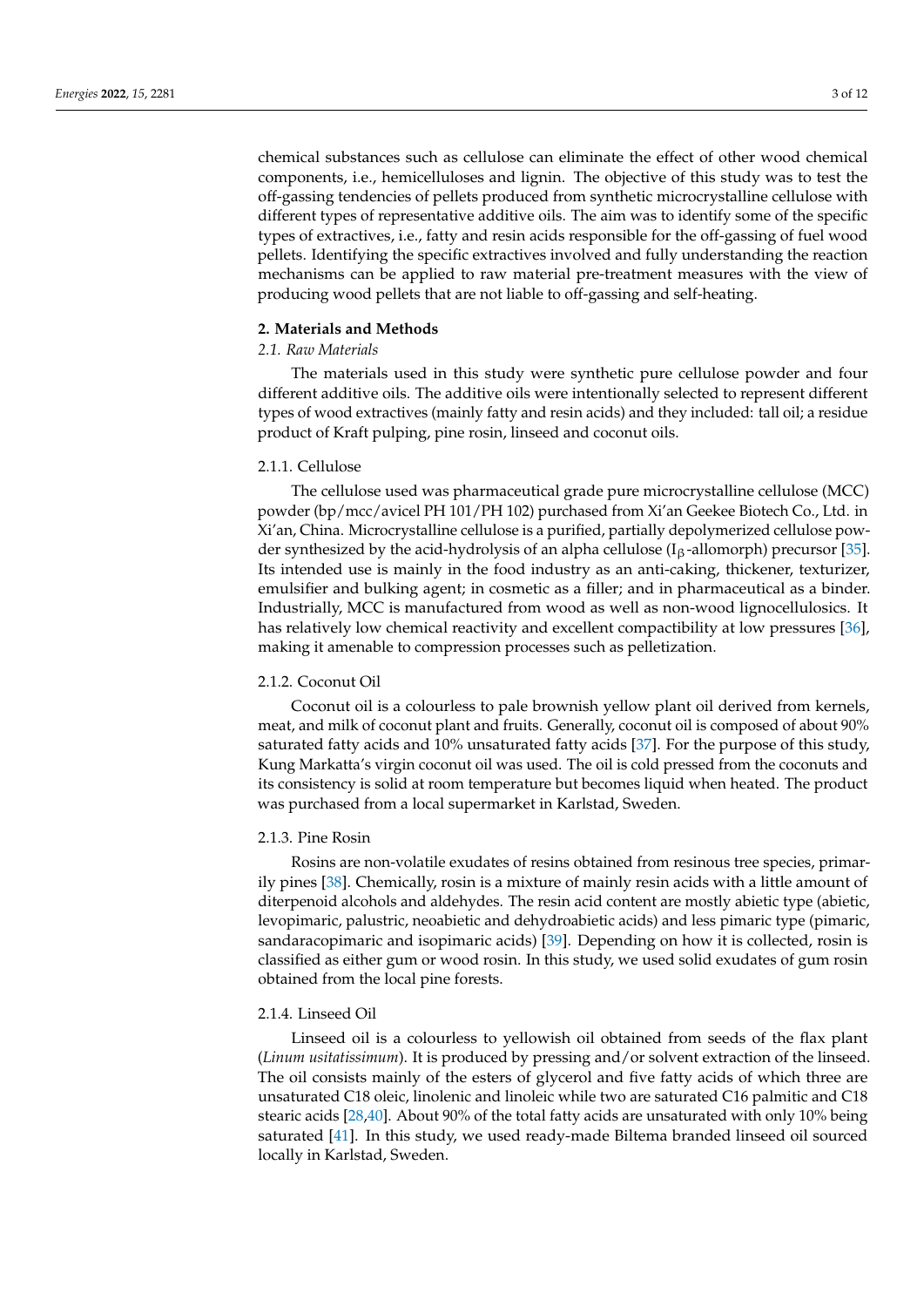# 2.1.5. Tall Oil

Tall oil is a by-product of the kraft pulping process of softwoods. It is obtained as one of the major fractions from the distillation of crude tall oil; a viscous and sticky dark brown liquid which is a co-product of the Kraft pulping process [\[42\]](#page-10-24). In terms of composition, tall oil is a mixture of several components which include resin acids and other terpenoids (38–53 wt.%), fatty acids and triglyceride oils (38–53 wt.%), unsaponified (neutral) compounds (6.5–20 wt.%), water (0.5–3 wt.%) and ash (0.1–1 wt.%) [\[43\]](#page-10-25).

#### *2.2. Preparation of Raw Materials*

The pellets were produced from cellulose with additive mixtures as follows: 100% synthetic pure cellulose (SPC), cellulose plus 10% coconut oil (COC), cellulose plus 10% pine rosin (PRC), cellulose plus 10% linseed oil (LOC) and cellulose plus 10% tall oil (TOC). About 20 kg was prepared for each of the materials, the target was to produce about 15 kg of pellets required for off-gassing analysis for each material.

The synthetic pure cellulose (SPC) was prepared by just conditioning cellulose powder to about 5% moisture content, from an initial moisture content of about 1.6%. The 5% moisture content was arrived at after carrying out a number of trial productions to ascertain the pelletability of synthetic pure cellulose powder. The material was conditioned by adding the calculated amount of water needed to attain the required moisture content to cellulose powder. The material was thereafter mixed using a SoRoTo 100 L Forced Action Mixer for 10 min, sealed in plastic bags and kept for 48 h to ensure uniform moisture distribution throughout the batch of material. For the four materials with added oils (COC, PRC, LOC & TOC), 10% (percentage on dry weight basis) of melted coconut oil, milled solid pine rosin and liquid linseed and tall oils were added to their respective weighed (about 20 kg each) batches of dry synthetic pure cellulose powder and the mixture was conditioned to 5% moisture content. To ensure even distribution of the additive oils, each of the respective material mixtures was also mixed using a SoRoTo 100 L Forced Action Mixer for 10 min.

#### *2.3. Pellets Production Process*

A lab scale pellet press (Model 14–175, Amandus Kahl) belonging to the Environmental and Energy Systems at Karlstad University, Sweden was used to produce the pellets. The press has a power rating of 3 KW and production capacity of 10–50 Kg/h. It is a flat die system, and, in this case, the die had 6 mm diameter holes and 15 mm press length, giving the L/D ratio of 2.5. Before the actual production began, the die was pre-warmed by placing it in an oven at 103  $\degree$ C for 24 h and then made to run with trial pure cellulose powder material until the die temperature increased and became consistent in the required range of 70  $\degree$ C to 100  $\degree$ C. All the five types of pellets were produced on the same day and continuously one after the other. Immediately after production, the pellets were cooled, packed and sealed in vacuum-tight plastic bags and thereafter put in the freezer in order to prevent them from undergoing any changes before the off-gassing measurements were conducted.

#### *2.4. Measurement of Off-Gases*

Plexiglass containers were used for storing the pellets for off-gassing measurements. The containers had the dimensions of height  $= 400$  mm, diameter  $= 240$  mm and internal volume of 18.1 dm<sup>3</sup>. For off-gassing determinations, each of the containers was filled with the pellets measuring about 7 kg, corresponding to about 70% of the volume capacity of the container. A multi-instrument based on electrochemical and infrared (IR) sensors (ECOM J2KN Pro-IN gas analyser, Palgo AB, Sweden was used to measure the gas emissions of CO,  $CO<sub>2</sub>$ , and CH<sub>4</sub> and residual oxygen. The measurements were taken by introducing the analyser probe into the container through the sampling port positioned on the top of the container. The sampling port has an air lock valve to avoid gas losses during insertion of the probe. The probe was allowed to equilibrate inside the container for one to two minutes after being inserted before the reading was taken. When taking out the probe from the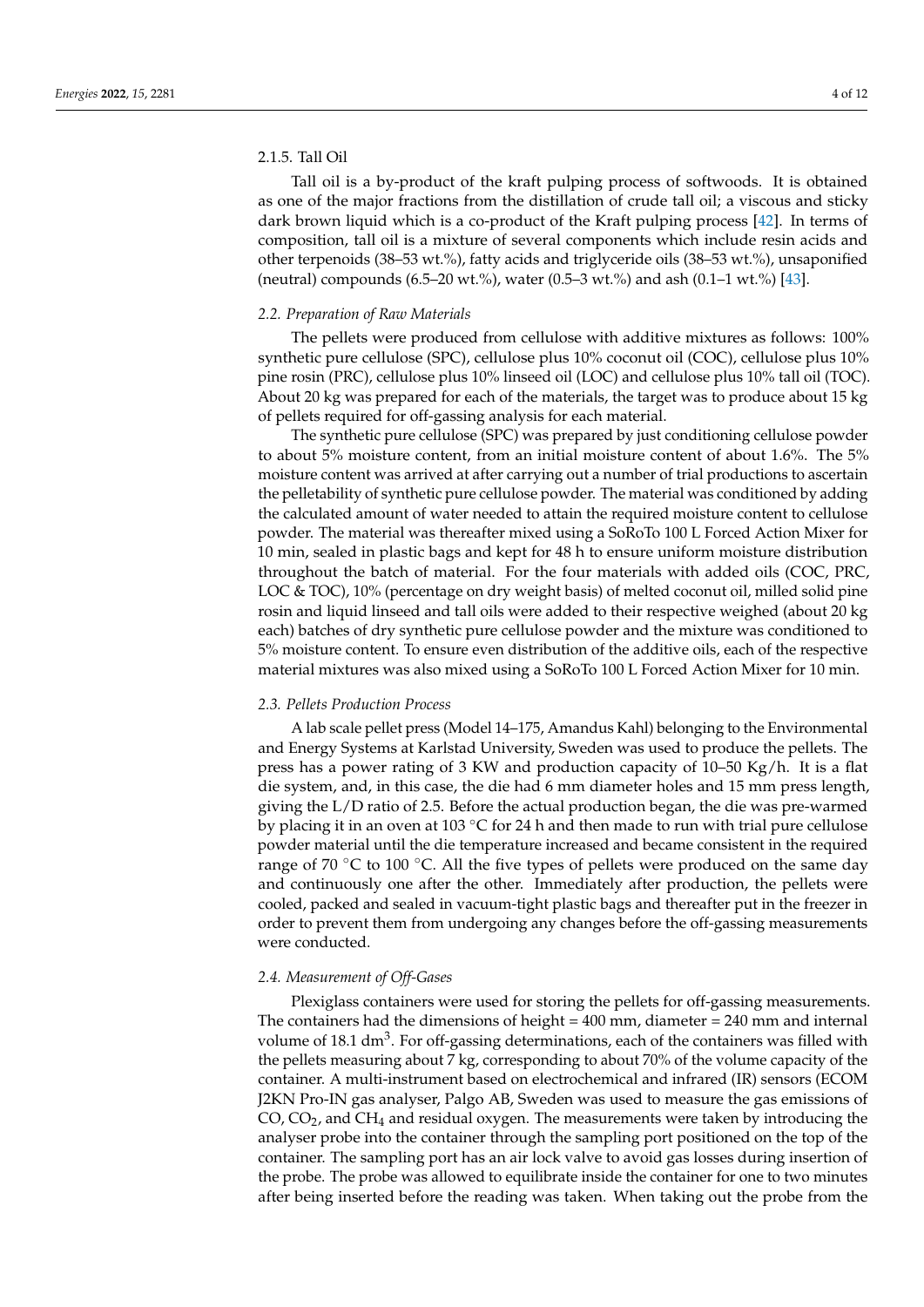container after the measurement, there was a time period of about 2 s before the valve was closed that allowed a volume of fresh air into the container. This was equivalent to the volume of gas extracted by the analyser and was on average 1.96 L min<sup>-1</sup> according to the analyser display. The off-gases were measured over a period of thirteen days and two measurements; each from a separate container were conducted for each of the 5 different materials at every measuring time point.

#### *2.5. Isolation of Fatty and Resin Acids and GC-MS Analysis*

The additive oils (linseed, coconut, tall oil and rosin) were analysed for fatty and resin acids content. About 50 mg of each of the additive oils was weighed and dissolved in 10 mL of Dichloromethane ( $CH_2Cl_2$ ) and then 1.0 mL of it was transferred to a 14 mL screw cap bottle and 1.0 mL of heptadecanoic acid with concentration of 20 ug/mL was added to it as an internal standard. The solvent was evaporated by  $N_2$  gas and then 80 µL of Bis-(trimethylsilyl)-trifluoro-acetamide (BSTFA) and 40 µL of trimethylchlorosilane (TMCS) were added to the dried sample. The closed screw cap bottle containing the sample and added chemicals was kept at 70 °C for 45 min. Thereafter, excess BSTFA and TMCS were evaporated by  $N_2$  gas and the dry sample was dissolved in 1.0 mL of  $CH_2Cl_2$  and transferred to the vial for GC-MS analyses. The method was adopted from [\[17\]](#page-10-1) but modified to suit the additive oil samples.

A Hewlett Packard (HP6890-5973) GC/MS instrument at Swedish University of Agricultural Sciences was used to analyse the dissolved samples for fatty and resin acids identification and quantification. The instrument has an auto-sampler operating in the electron impact mode (EI 70 eV) and is equipped with a 30 m by 0.25 mm HP-5ms capillary column coated with cross-linked (5%-phenyl)-methylpolysiloxane. The column temperature was programmed as follows: 40 ◦C isothermal for 0 min, 190 ◦C at 12 ◦C/minute, and then 290  $\mathrm{°C}$  at 5  $\mathrm{°C/minute}$  and held for 2 min. Helium was the carrier gas at a constant flow rate of 1 mL/minute. Full scan EI mass spectra (*m*/*z* 35–500) were recorded after injecting 1 µL of the samples and the peaks were identified by the NIST Mass Spectral Search Program (version 2.0). An internal standard heptadecanoic acid of known concentration was used for quantitative analysis of the fatty and resin acids. The relative concentrations of identified compounds were determined by comparing the peak areas in each chromatogram with that of the internal standard.

#### *2.6. Pellet Physical Properties*

Two pellet physical properties namely; moisture content and bulk density were determined. The moisture content was determined by drying pellet samples of at least 300 g in an oven at 105  $\pm$  2 °C to a constant weight. For bulk density, a standardised cylindrical container with a specified volume of about 5 l was filled with pellets and the bulk density was measured and calculated after two impact falls from a 15 cm height. The methods are specified and detailed in respective European (EN) standard methods of determination for solid biofuels: EN 14774-1:2009: moisture content—oven dry method and EN 15103:2010: bulk density for pellets.

## **3. Results**

## *3.1. Pellet Characteristics*

Moisture content and bulk density; the pellet physical properties, which are critical when determining the off-gassing concentrations were measured (Table [1\)](#page-5-0). Both the moisture content and bulk density were relatively in the same range for all the five pellet types. There was not so much reduction in the moisture content between the raw material and the pellets due to the low moisture content of the raw material. The pellets were cream white in colour, had a smooth surface and were generally smaller and shorter than ordinary fuel wood pellets.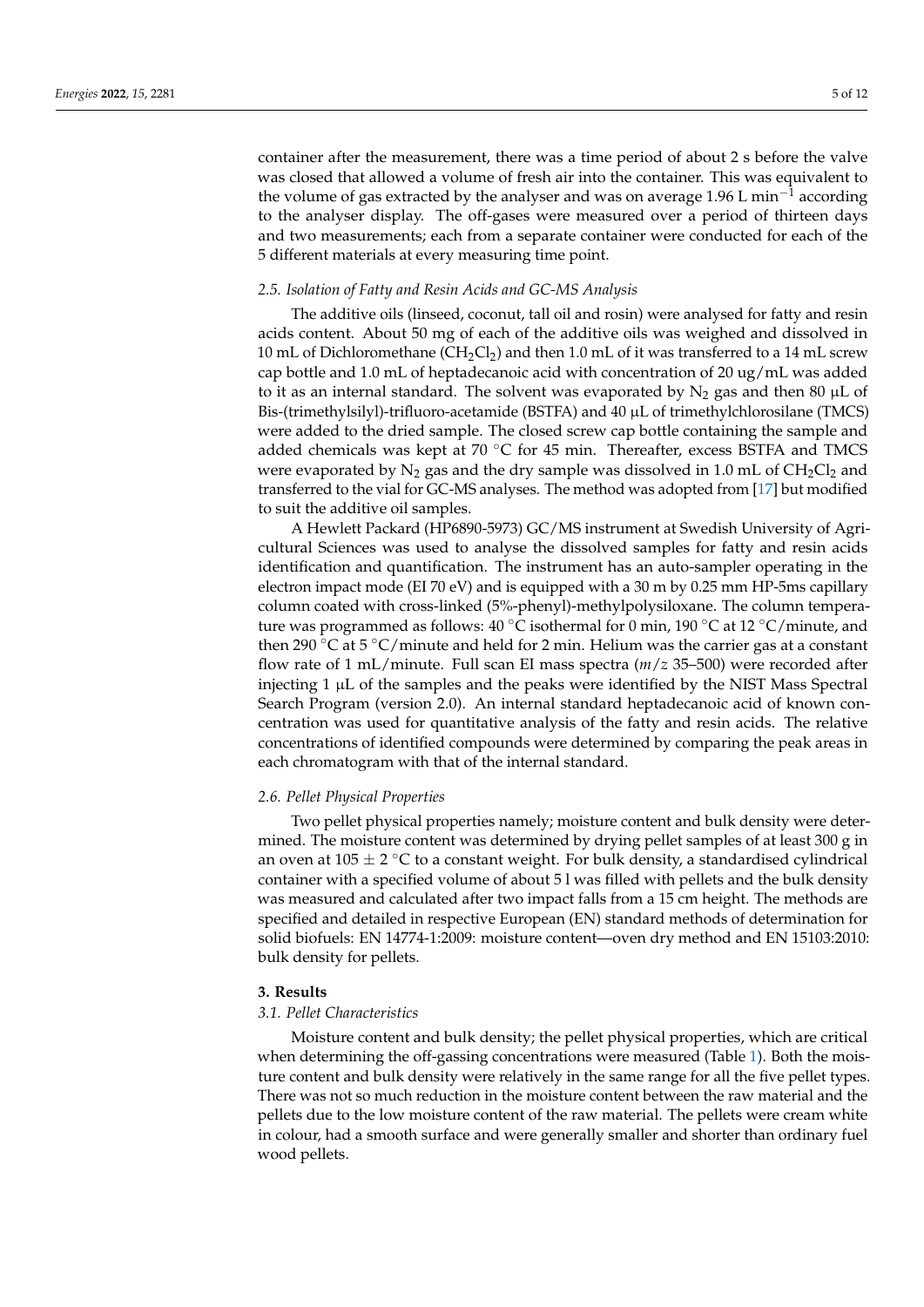|                                    | <b>Properties</b> | Bulk Density ( $\text{kg/m}^3$ ) |         | Raw Material MC (%) |           | Pellet MC $(%)$ |           |
|------------------------------------|-------------------|----------------------------------|---------|---------------------|-----------|-----------------|-----------|
| Materials                          |                   | Mean                             | SD      | Mean                | <b>SD</b> | Mean            | <b>SD</b> |
| 100% pure cellulose pellets        |                   |                                  | 2.5     | 5.0                 | 0.99      |                 | 0.08      |
| Pellets containing 10% coconut oil |                   | 767                              | 2.1     | 4.3                 | 1.12      | 3.6             | 0.06      |
| Pellets containing 10% pine rosin  |                   | 802                              | $1.0\,$ | 4.3                 | 0.67      | 3.6             | 0.05      |
| Pellets containing 10% tall oil    |                   | 749                              | 2.1     | 4.6                 | 0.86      | 4.2             | 0.08      |
| Pellets containing 10% linseed oil |                   | 757                              | 2.2     |                     | 0.77      | 4.0             | 0.07      |

<span id="page-5-0"></span>**Table 1.** Moisture content (MC) and bulk density for the five different types of pure cellulose pellet.

## *3.2. Off-Gassing and Fatty/Resin Acids*

The off-gas emissions of pellets produced from synthetic microcrystalline cellulose with different types of additive oils were analysed. The additive oils were also analysed for fatty and resin acids content. The identified fatty and resin acids in each of the additive oils are presented in Table [2](#page-5-1) while Figures [1–](#page-5-2)[4](#page-7-0) presents the gas concentrations of carbon monoxide (CO), carbon dioxide (CO<sub>2</sub>), methane (CH<sub>4</sub>) and residual oxygen for all the materials during 13 days of storage. The graphs show the cumulative gas concentrations in ppm for (CO, CO<sub>2</sub> and CH<sub>4</sub>) and % ( $v/v$ ) for O<sub>2</sub> against storage time in hours, for each of the 5 types of materials. The gas concentration values are arithmetic means calculated from the two gas measurements conducted for each type of material at every measuring time point.

<span id="page-5-1"></span>**Table 2.** Fatty and resin acids identified in the four additive oils by GC-MS. They are presented as a percentage of the total fatty and resin acids content for each of the additive oils.

| No. | Compounds              |                     | Percentage Composition (%) |                 |       |         |  |
|-----|------------------------|---------------------|----------------------------|-----------------|-------|---------|--|
|     | <b>IUPAC Name</b>      | <b>Common Name</b>  | Linseed                    | <b>Tall Oil</b> | Rosin | Coconut |  |
|     | Dodecanoic acid        | Lauric acid         |                            |                 |       | 45.3    |  |
|     | Tetradecanoic acid     | Mvristic acid       |                            |                 |       | 24.2    |  |
|     | Hexadecanoic acid      | Palmitic acid       | 7.6                        | 3.4             |       | 30.6    |  |
|     | 9,12,15 linolenic acid | Linolenic acid      | 73.9                       | 35.5            |       |         |  |
|     | 9,12 octadecanoic acid | Linoleic acid       | 7.6                        | 0.8             |       |         |  |
|     | Octadecanoic acid      | Stearic acid        | 10.9                       | 37.1            |       |         |  |
|     | 9-octadecanoic acid    | Oleic acid          |                            | 9.8             |       |         |  |
|     |                        | Pimaric acid        |                            |                 | 0.3   |         |  |
|     |                        | Isopimaric acid     |                            | 6.0             | 2.0   |         |  |
|     | Resin acids            | Abietic acid        |                            | 5.3             | 60.2  |         |  |
|     |                        | Dehydroabietic acid |                            |                 | 37.4  |         |  |

<span id="page-5-2"></span>

**Figure 1.** Cumulative carbon monoxide (CO) mean concentrations in the containers over the thirteen **Figure 1.** Cumulative carbon monoxide (CO) mean concentrations in the containers over the thirteen days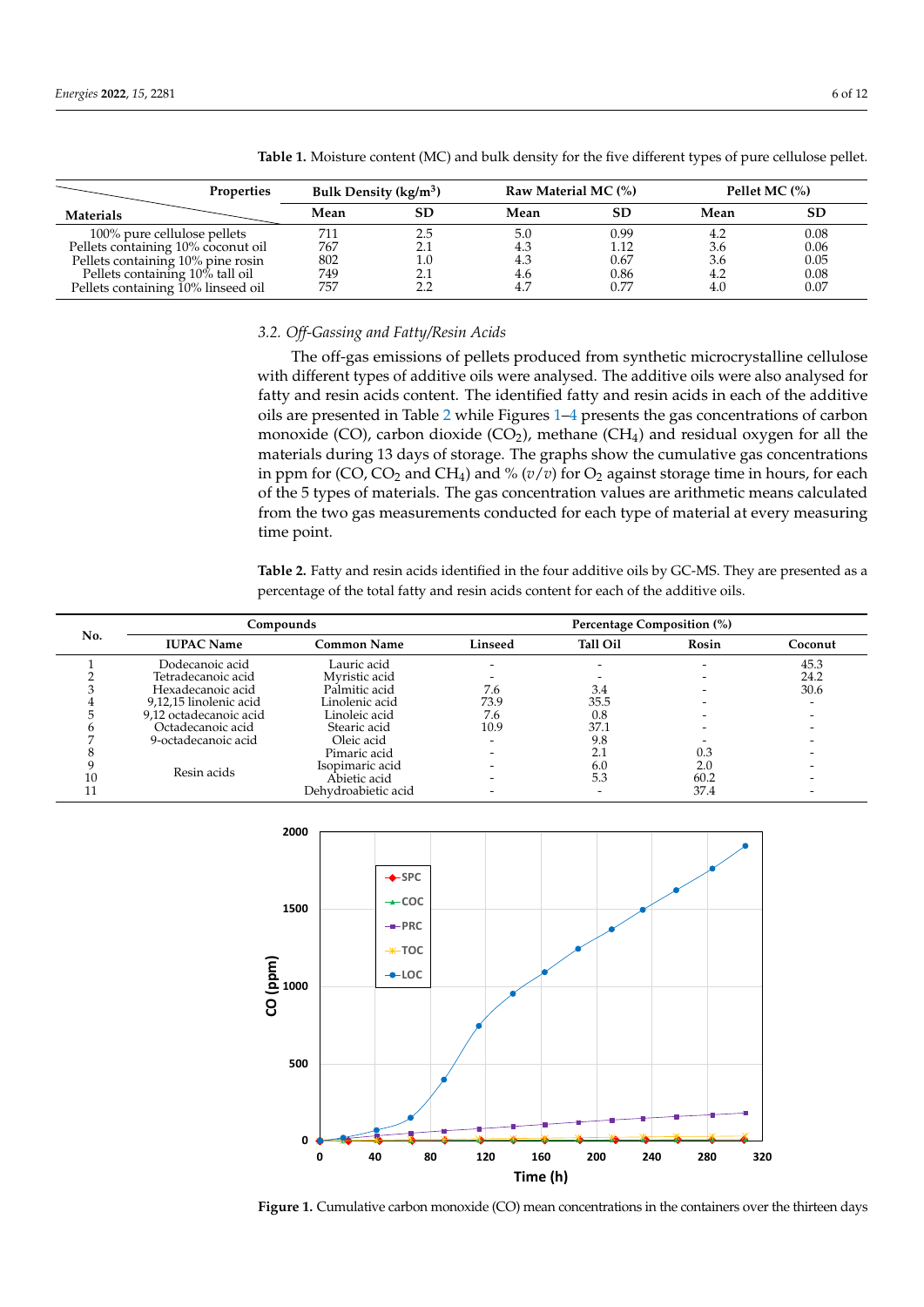test period for each of the five materials. Pellets made from: SPC—100% synthetic pure cellulose, COC—cellulose plus 10% coconut oil, PRC—cellulose plus 10% pine rosin, LOC—cellulose plus 10% lose, COC—cellulose plus 10% coconut oil, PRC—cellulose plus 10% pine rosin, LOC—cellulose linseed oil, TOC—cellulose plus 10% tall oil. ich of the five materials. Pellets made from:  $\text{SC}=100\%$  synthetic pure cellulose,

**Time (h)**

<span id="page-6-1"></span>

**Figure 2.** Cumulative carbon dioxide (CO<sub>2</sub>) mean concentrations in the containers over the thirteen-day **Figure 2.** test period for each of the five materials. Pellets made from: SPC—100% synthetic pure cellulose, COC—cellulose plus 10% coconut oil, PRC—cellulose plus 10% pine rosin, LOC—cellulose plus 10% linseed oil, TOC—cellulose plus 10% tall oil.

<span id="page-6-0"></span>

**Figure 3.** Cumulative mean concentrations of methane (CH4) in the containers over the thirteen-day **Figure 3.** Cumulative mean concentrations of methane (CH4) in the containers over the thirteen-day test period for each of the five materials. Pellets made from: SPC—100% synthetic pure cellulose, test period for each of the five materials. Pellets made from: SPC—100% synthetic pure cellulose, COC—cellulose plus 10% coconut oil, PRC—cellulose plus 10% pine rosin, LOC—cellulose plus COC—cellulose plus 10% coconut oil, PRC—cellulose plus 10% pine rosin, LOC—cellulose plus 10% 10% linseed oil, TOC—cellulose plus 10% tall oil. linseed oil, TOC—cellulose plus 10% tall oil.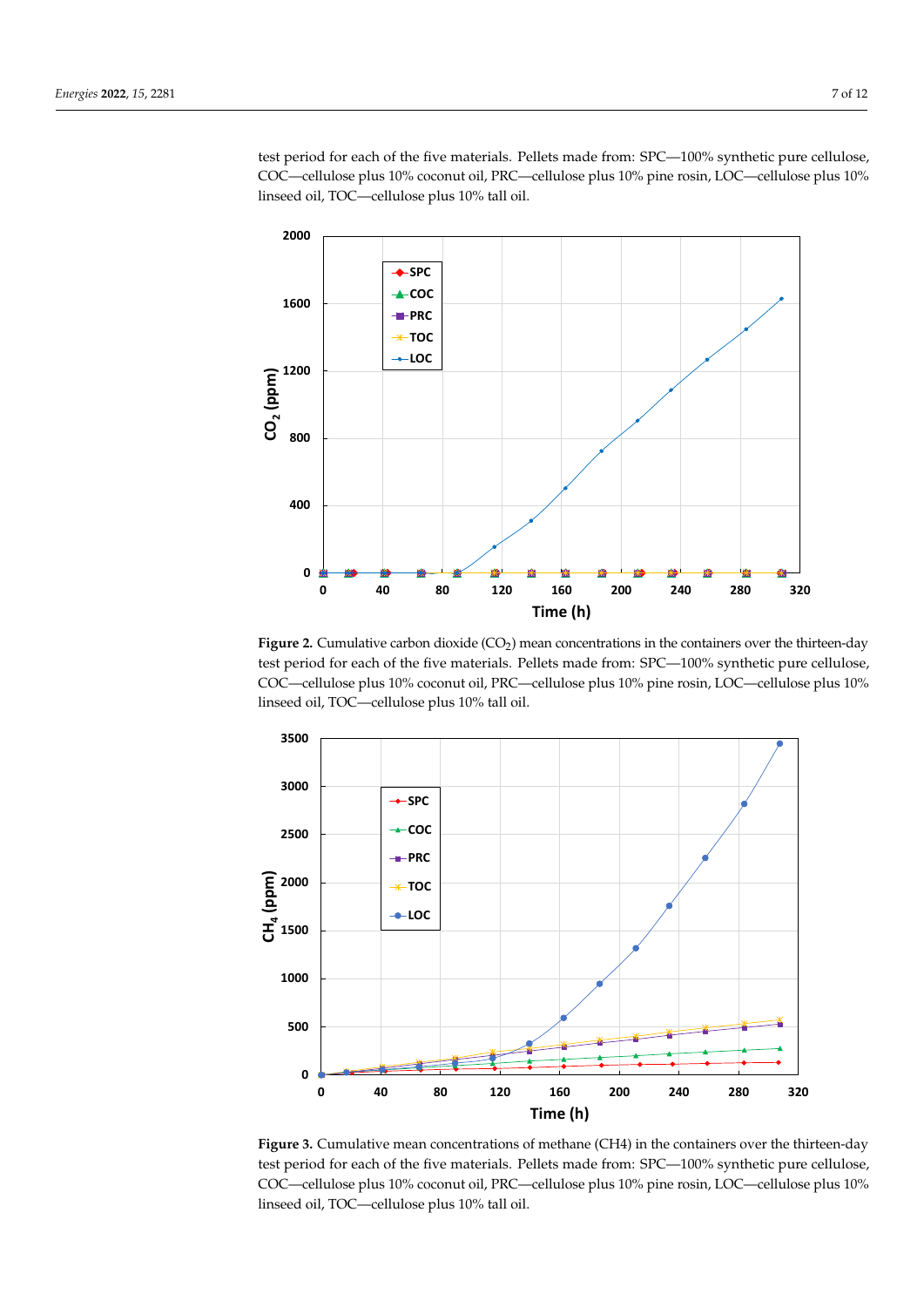test period for each of the five materials. Pellets materials. Pellets made from: SPC—100% synthetic pure cell

<span id="page-7-0"></span>

five materials. Pellets made from: SPC—100% synthetic pure cellulose, COC—cellulose plus 10% materials. Pellets made from: SPC—100% synthetic pure cellulose, COC—cellulose plus 10% coconut oil, PRC—cellulose plus 10% pine rosin, LOC—cellulose plus 10% linseed oil, TOC—cellulose coconut oil, PRC—cellulose plus 10% pine rosin, LOC—cellulose plus 10% linseed oil, TOC—cellulose **Figure 4.** Residual oxygen (O<sub>2</sub>) in the containers over the thirteen-day test period for each of the plus 10% tall oil.

# **4. Discussion**

Fuel wood pellets and other woody biomasses have been known to emit different kinds of gasses during storage [\[13](#page-9-8)[,23](#page-10-6)[,24\]](#page-10-7). This study focused on the emission of carbon monoxide  $(CO)$ , carbon dioxide  $(CO_2)$  and methane  $(CH_4)$  during storage of pellets produced from pure microcrystalline cellulose with different types of additive oils. By using pure cellulose, we avoided the possible reactions and involvement of other wood chemical compounds, e.g., hemicelluloses and lignin in the off-gassing process. Hemicelluloses in particular are known to be chemically and thermally unstable and their saccharide-related molecules start to undergo various oxidations at relatively low temperatures [\[44\]](#page-11-0). Pelletization, being a thermal process, may degrade some hemicelluloses and in the process form compounds which can influence off-gassing.

The results showed some notable differences in gas emissions between the pellets with added linseed oil and the other four pellet types. The highest mean concentrations of all the off-gasses;  $CO$ ,  $CO<sub>2</sub>$  and  $CH<sub>4</sub>$  were recorded from pellets with added linseed oil (LOC) at 1910 ppm, 1629 ppm and 3446 ppm respectively (Figures [1–](#page-5-2)[3\)](#page-6-0). There was no  $CO<sub>2</sub>$  generated throughout the entire storage period for the other four pellet types. The pellets with added pine rosin (PRC) and tall oil (TOC) generated substantial amounts of carbon monoxide at 182 ppm and 33 ppm respectively while the concentrations of carbon monoxide for both synthetic pure cellulose (SPC) pellets and the pellets with added coconut oil (COC) were below 10 ppm (Figures [1](#page-5-2) and [2\)](#page-6-1). Methane was detected in all the five pellet types (Figure [3\)](#page-6-0). However, its presence in synthetic pure cellulose (SPC) pellets cannot be attributed to off-gassing but to atmospheric methane [\[45\]](#page-11-1). This is because the concentration (130 ppm) was very low to have been initiated by external sources. Except for pellets with added linseed oil, which had complete consumption of residual  $O_2$  (Figure [4\)](#page-7-0), the level of residual oxygen remained relatively close to 21% for the other pellet types.

The variations in the emissions of carbon monoxide, carbon dioxide and methane from pellets with additive oils can be attributed to the differences in the composition of fatty and resin acids of the added oils. Pellets with added linseed oil had high gas emissions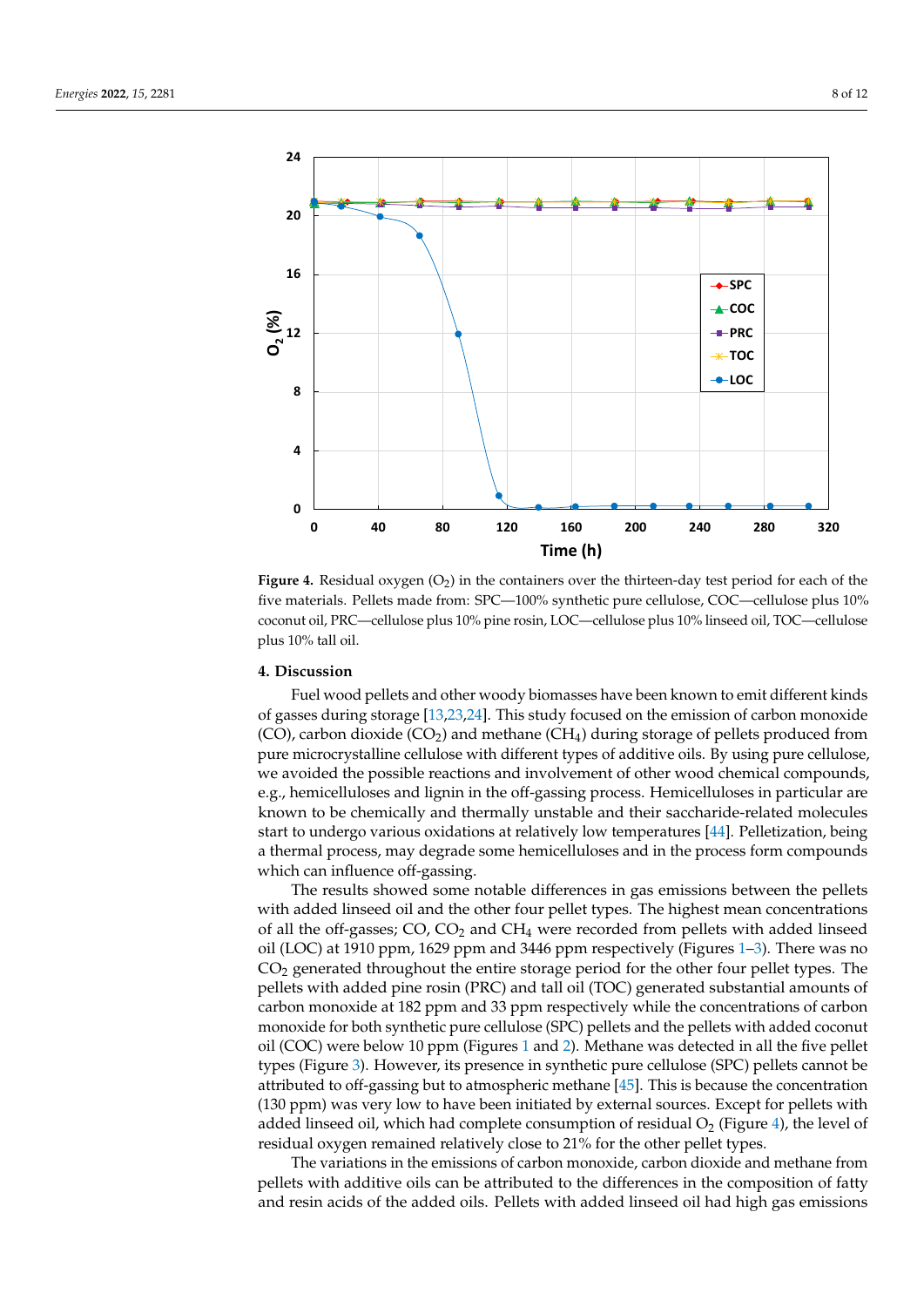due to their high unsaturated fatty acids content. Previous works by Arshadi et al. [\[32\]](#page-10-15) and Attard et al. [\[31\]](#page-10-14) also found unsaturated fatty acids to have high impact on off-gassing. The additive oils (linseed, coconut, rosin and tall oil) contained various types and proportions of fatty and resin acids. Linseed oil had a high content of unsaturated fatty acids (73.9% linolenic and 7.6% linoleic) and low saturated fatty acids while coconut oil, tall oil and rosin had more saturated fatty and resin acids (Table [2\)](#page-5-1). With the exception of coconut oil which had 100% saturated fatty acids (45.3% lauric, 24.2% myristic and 30.6% palmitic), the identified fatty and resin acids together with their respective proportions in the other three additive oils conform with what has been reported in literature [\[39,](#page-10-21)[41](#page-10-23)[,43\]](#page-10-25). Despite containing a total of about 45% unsaturated linolenic and oleic acids, pellets with added tall oil had low gas emissions. This is an indication that reducing the amount of unsaturated fatty acids can substantially reduce the off-gassing of carbon oxides and methane.

According to the available literature [\[32–](#page-10-15)[34\]](#page-10-16), the off-gassing of wood pellets has been attributed to the oxidation of wood extractives. Therefore, considering that the concentration of residual oxygen was decreasing as the concentration of carbon oxides increased in the pellets with added linseed oil, it can be concluded that the formation of carbon oxides was due to *α*-oxidation of the unsaturated fatty acids (linolenic and linoleic), which are a major component of linseed oil. In the *α*-oxidation process, the fatty acids are decomposed by the oxidative removal of one carbon atom from a fatty acid to yield  $CO<sub>2</sub>$  and a fatty acid shortened by one carbon atom. There was little to no emission of the carbon oxides in other pellets with added oils because their main composition; saturated fatty acids for coconut and tall oil and resin acids for rosin, are highly stable [\[22\]](#page-10-5). In saturated organic compounds, all the carbon-to-carbon bonds are single (C−C) bonds while unsaturated compounds have at least one of the carbon-to-carbon bonds that is either a double (C=C) or triple (C $\equiv$ C) bond. This makes saturated compounds more chemically stable than unsaturated compounds. In woody biomass, both the saturated and unsaturated extractive compounds are components of the aliphatic terpenes and terpenoids and fats and waxes [\[18\]](#page-10-2). They include compounds such as fatty acids and resin acids, steroids, triglycerides, sterly esters, sterols and alkanes. Although these extractives can be found both in hardwoods and softwood, they are most predominant in softwoods [\[19,](#page-10-3)[46\]](#page-11-2), and this can be the reason as to why softwood fuel pellets are more susceptible to off-gassing and self-heating than hardwood pellets [\[47\]](#page-11-3).

A significant amount of methane was only formed in pellets with added linseed oil, the same pellets that had high carbon dioxide and carbon monoxide concentrations and complete residual oxygen consumption. The concentration of methane started to sharply increase after about 120 h of storage time (Figure [3\)](#page-6-0). This coincided with the time when the residual oxygen was depleted, an indication that methane formation thrived in anaerobic conditions. A similar trend was observed with Scots pine wood pellets by Siwale et al. [\[30\]](#page-10-13). While it is difficult to explain the chemical reaction mechanisms responsible for the formation of methane in conditions under which the pellets were stored, the results of this study indicate that its formation is linked to the formation of the carbon oxides and reduction of residual oxygen.

#### **5. Conclusions**

The objective of this study was to determine the effect of additive oils on off-gassing of cellulose pellets, with the aim of identifying some of the wood extractives (mainly fatty and resin acids) responsible for off gassing of fuel wood pellets. Pellets with added linseed oil had higher emissions of  $CO$  and  $CO<sub>2</sub>$  than the other pellet types. When specifically compared to the control material (pure cellulose pellets with no additives), the mean cumulative concentration of CO at the end of the test period substantially increased from 8 ppm to 1910 ppm while CO<sup>2</sup> went up from zero to 1629 ppm. This was due to the higher content of unsaturated fatty acids (73.9% linolenic and 7.6% linoleic) in linseed oil than in the other additive oils. There was not so much increase in gas concentrations from the control material to the three other types of pellets with added tall oil, rosin and coconut oil.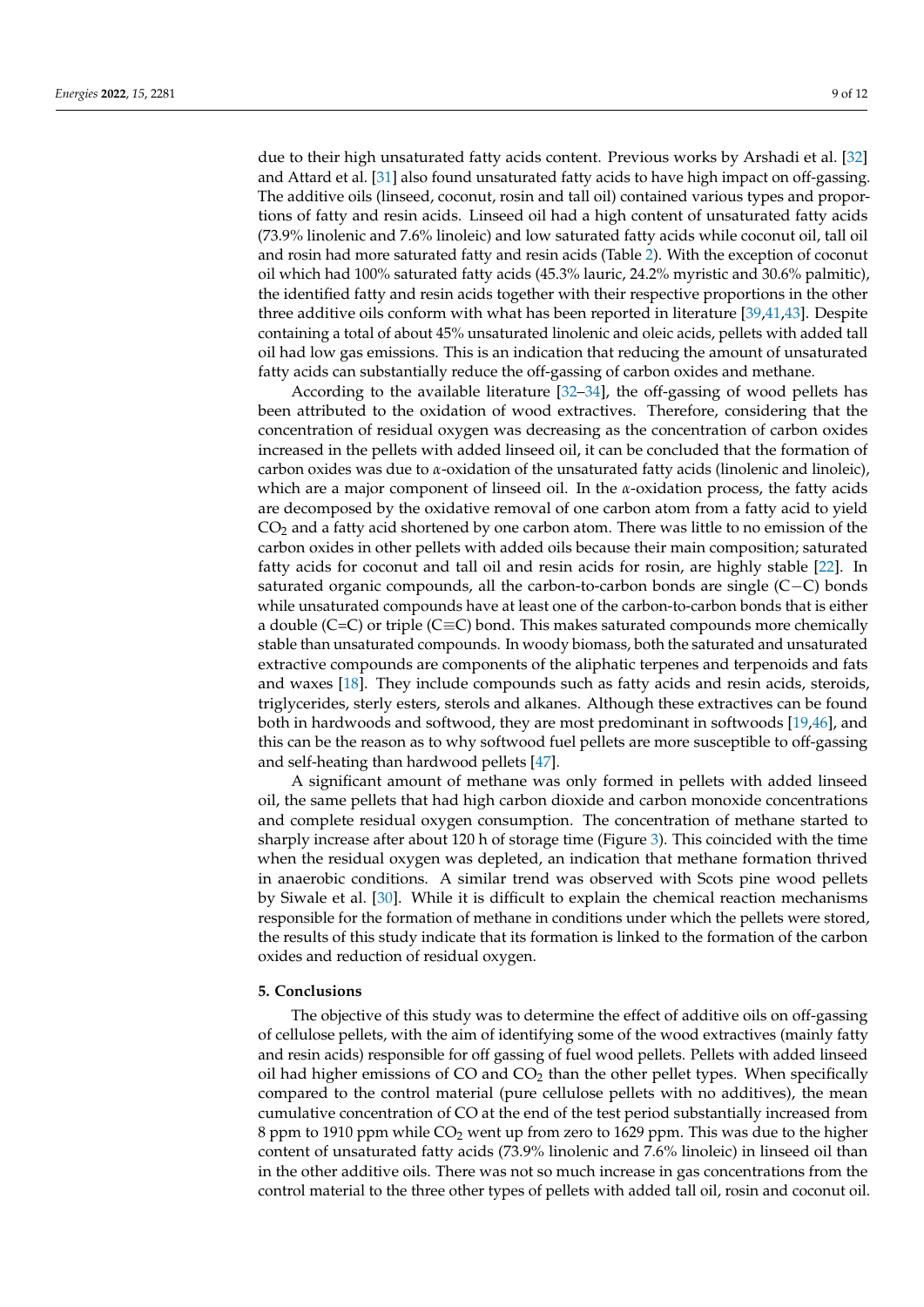From these results, it can therefore be concluded that one of the main causes of offgassing of carbon oxides during storage of fuel wood pellets is the oxidation of unsaturated fatty acids and other triglyceride oils that are chemically unstable. These are the major component of the lipophilic extractives found mostly in softwoods. Despite having 100% resin acids and the possibility of oxidation of abietic acid to dehydroabietic acid, pellets with added rosin had very low gas emissions, indicating that resin acids content have little influence on off-gassing of wood pellets. The emission of methane during storage of wood pellets increases with the reduction of oxygen levels in the storage facility. However, the mechanism behind methane formation is still unknown.

**Author Contributions:** Conceptualization, S.F., J.B., G.H., M.F. and W.S.; methodology, W.S., S.F., J.B., M.F., M.A. and C.J.; preparing the raw materials and producing pellets, W.S., S.F. and J.B.; measuring the off-gases, M.F. and C.J.; fatty and resin acids analysis, W.S., C.J. and M.A.; analysing raw data and writing—original draft, W.S.; writing—review and editing, S.F., J.B., G.H., M.F., M.A. and C.J.; supervision, J.B., S.F., G.H. and M.F.; funding acquisition, S.F. and M.F. All authors have read and agreed to the published version of the manuscript.

**Funding:** This work was part of the collaborative project between Karlstad University and the Swedish University of Agricultural Studies. The project was on secure and well-characterised raw materials and products through innovative adaption of pellets manufacturing processes (SVINPELS, project no 47997-1) and was funded by the Swedish Energy Agency.

**Institutional Review Board Statement:** Not applicable.

**Informed Consent Statement:** Not applicable.

**Acknowledgments:** The authors want to thank Lars Pettersson at Environmental and Energy Systems, Karlstad University.

**Conflicts of Interest:** The authors declare no conflict of interest.

#### **References**

- <span id="page-9-0"></span>1. Heinimö, J.; Junginger, M. Production and trading of biomass for energy—An overview of the global status. *Biomass Bioenergy* **2009**, *33*, 1310–1320. [\[CrossRef\]](http://doi.org/10.1016/j.biombioe.2009.05.017)
- 2. Sims, R.E.; Mabee, W.; Saddler, J.N.; Taylor, M. An overview of second generation biofuel technologies. *Bioresour. Technol.* **2010**, *101*, 1570–1580. [\[CrossRef\]](http://doi.org/10.1016/j.biortech.2009.11.046) [\[PubMed\]](http://www.ncbi.nlm.nih.gov/pubmed/19963372)
- 3. Jahirul, M.I.; Rasul, M.G.; Chowdhury, A.A.; Ashwath, N. Biofuels Production through Biomass Pyrolysis—A Technological Review. *Energies* **2012**, *5*, 4952–5001. [\[CrossRef\]](http://doi.org/10.3390/en5124952)
- <span id="page-9-1"></span>4. Robak, K.; Balcerek, M. Current state-of-the-art in ethanol production from lignocellulosic feedstocks. *Microbiol. Res.* **2020**, *240*, 126534. [\[CrossRef\]](http://doi.org/10.1016/j.micres.2020.126534) [\[PubMed\]](http://www.ncbi.nlm.nih.gov/pubmed/32683278)
- <span id="page-9-2"></span>5. Schipfer, F.; Kranzl, L.; Olsson, O.; Lamers, P. The European wood pellets for heating market—Price developments, trade and market efficiency. *Energy* **2020**, *212*, 118636. [\[CrossRef\]](http://doi.org/10.1016/j.energy.2020.118636)
- <span id="page-9-3"></span>6. Thrän, D.; Peetz, D.; Schaubach, K. The Global Wood Pellet Industry and Trade Study 2017. *IEA Bioenergy* **2017**. Available online: [https://biomassmurder.org/docs/2017-07-03-ieabioenergy-global-wood-pellet-industry-and-trade-study-2017-english.](https://biomassmurder.org/docs/2017-07-03-ieabioenergy-global-wood-pellet-industry-and-trade-study-2017-english.pdf) [pdf](https://biomassmurder.org/docs/2017-07-03-ieabioenergy-global-wood-pellet-industry-and-trade-study-2017-english.pdf) (accessed on 10 January 2022).
- <span id="page-9-4"></span>7. Research and Markets, Global Wood Pellet Market—Forecasts from 2020 to 2025, (2021). Available online: [https://](https://www.researchandmarkets.com/reports/5174308/global-wood-pellet-market-forecasts-from-2020?utm_source=GNOM&utm_medium=PressRelease&utm_code=nbw3hr&utm_campaign=1469439+-+Outlook+on+the+Wood+Pellet+Global+Market+to+2025+-+Europe+is+the+Largest+Consum) [www.researchandmarkets.com/reports/5174308/global-wood-pellet-market-forecasts-from-2020?utm\\_source=GNOM&utm\\_](https://www.researchandmarkets.com/reports/5174308/global-wood-pellet-market-forecasts-from-2020?utm_source=GNOM&utm_medium=PressRelease&utm_code=nbw3hr&utm_campaign=1469439+-+Outlook+on+the+Wood+Pellet+Global+Market+to+2025+-+Europe+is+the+Largest+Consum) [medium=PressRelease&utm\\_code=nbw3hr&utm\\_campaign=1469439+-+Outlook+on+the+Wood+Pellet+Global+Market+to+2025](https://www.researchandmarkets.com/reports/5174308/global-wood-pellet-market-forecasts-from-2020?utm_source=GNOM&utm_medium=PressRelease&utm_code=nbw3hr&utm_campaign=1469439+-+Outlook+on+the+Wood+Pellet+Global+Market+to+2025+-+Europe+is+the+Largest+Consum) [+-+Europe+is+the+Largest+Consum](https://www.researchandmarkets.com/reports/5174308/global-wood-pellet-market-forecasts-from-2020?utm_source=GNOM&utm_medium=PressRelease&utm_code=nbw3hr&utm_campaign=1469439+-+Outlook+on+the+Wood+Pellet+Global+Market+to+2025+-+Europe+is+the+Largest+Consum) (accessed on 11 November 2021).
- <span id="page-9-5"></span>8. Mekala, N.K.; Potumarthi, R.; Baadhe, R.R.; Gupta, V.K. Current Bioenergy Researches: Strengths and Future Challenges. *Bioenergy Res. Adv. Appl.* **2014**, 1–21. [\[CrossRef\]](http://doi.org/10.1016/b978-0-444-59561-4.00001-2)
- <span id="page-9-6"></span>9. Abdoli, M.A.; Golzary, A.; Hosseini, A.; Sadeghi, P. *Wood Pellet as a Renewable Source of Energy*; Springer International Publishing AG: Cham, Switzerland, 2018. [\[CrossRef\]](http://doi.org/10.1007/978-3-319-74482-7)
- <span id="page-9-7"></span>10. Stelte, W. *Guideline: Storage and Handling of Wood Pellets*; Danish Technological Institute: Aarhus, Denmark, 2012.
- 11. Guo, W. Self-Heating and Spontaneous Combustion of Wood Pellets during Storage. Ph.D. Thesis, University of British Columbia, Vancouver, CO, Canada, 2013; pp. 1–214.
- 12. Ashman, J.; Jones, J.; Williams, A. Some characteristics of the self-heating of the large scale storage of biomass. *Fuel Process. Technol.* **2018**, *174*, 1–8. [\[CrossRef\]](http://doi.org/10.1016/j.fuproc.2018.02.004)
- <span id="page-9-8"></span>13. Sjöström, J.; Blomqvist, P. Direct measurements of thermal properties of wood pellets: Elevated temperatures, fine fractions and moisture content. *Fuel* **2014**, *134*, 460–466. [\[CrossRef\]](http://doi.org/10.1016/j.fuel.2014.05.088)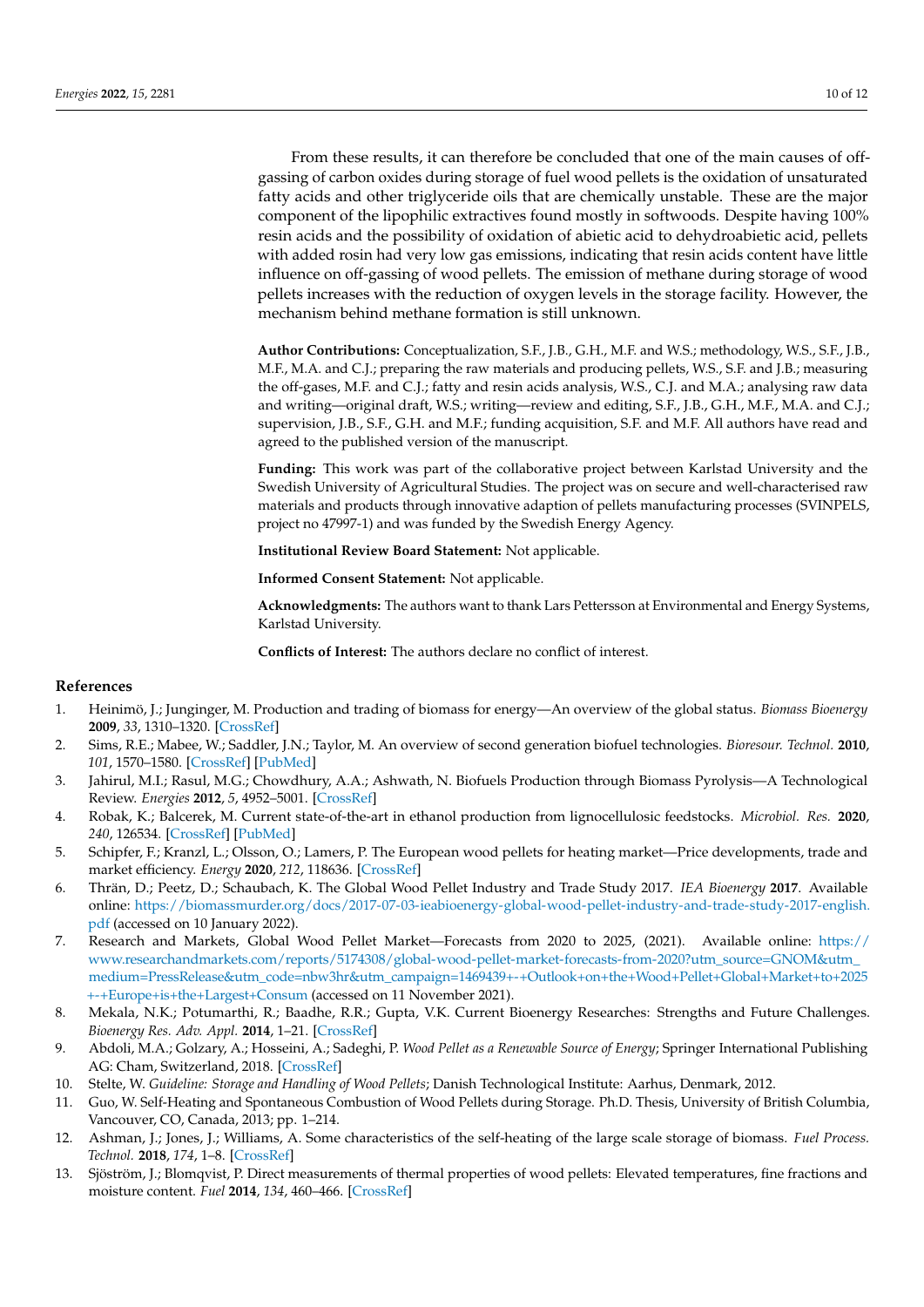- <span id="page-10-0"></span>14. Svedberg, U.; Samuelsson, J.; Melin, S. Hazardous off-gassing of carbon monoxide and oxygen depletion during ocean transportation of wood pellets. *Ann. Occup. Hyg.* **2008**, *52*, 259–266. [\[CrossRef\]](http://doi.org/10.1093/annhyg/men013) [\[PubMed\]](http://www.ncbi.nlm.nih.gov/pubmed/18397907)
- 15. Wang, S.; Yuan, X.; Li, C.; Huang, Z.; Leng, L.; Zeng, G.; Li, H. Variation in the physical properties of wood pellets and emission of aldehyde/ketone under different storage conditions. *Fuel* **2016**, *183*, 314–321. [\[CrossRef\]](http://doi.org/10.1016/j.fuel.2016.06.083)
- 16. Kuang, X.; Shankar, T.J.; Bi, X.T.; Sokhansanj, S.; Lim, C.J.; Melin, S. Characterization and Kinetics Study of Off-Gas Emissions from Stored Wood Pellets. *Ann. Occup. Hyg.* **2008**, *52*, 675–683. [\[CrossRef\]](http://doi.org/10.1093/annhyg/men053) [\[PubMed\]](http://www.ncbi.nlm.nih.gov/pubmed/18714087)
- <span id="page-10-2"></span><span id="page-10-1"></span>17. Arshadi, M.; Gref, R. Emission of volatile organic compounds from softwood pellets during storage. *For. Prod. J.* **2005**, *55*, 132–135. 18. Alen, R. (Ed.) Structure and chemical composition of biomass feedstocks. In *Biorefining of Forest Resources*; Paperi ja Puu Oy:
- <span id="page-10-3"></span>Helsinki, Finland, 2011; pp. 17–54. 19. Nisula, L. *Wood Extractives in Conifers: A Study of Stemwood and Knots of Industrially Important Species*; Åbo Akademi University: Turku, Finland, 2018.
- 20. Verkasalo, E.; Möttönen, V.; Roitto, M.; Vepsäläinen, J.; Kumar, A.; Ilvesniemi, H.; Siwale, W.; Julkunen-Tiitto, R.; Raatikainen, O.; Sikanen, L. Extractives of Stemwood and Sawmill Residues of Scots Pine (*Pinus sylvestris* L.) for Biorefining in Four Climatic Regions in Finland—Phenolic and Resin Acid Compounds. *Forests* **2021**, *12*, 192. [\[CrossRef\]](http://doi.org/10.3390/f12020192)
- <span id="page-10-4"></span>21. Umezawa, T. Chemistry of extractives. In *Wood and Cellulosic Chemistry*, 2nd ed.; Hon, D.N.S., Shiraishi, N., Eds.; Marcel Dekker: New York, NY, USA, 2000; pp. 213–241.
- <span id="page-10-5"></span>22. Alen, R. Structure and chemical composition of wood. In *Forest Products Chemistry*; Stenius, P., Ed.; Gummerus Printing: Jyväskylä, Finland, 2000; pp. 11–57.
- <span id="page-10-6"></span>23. He, X.; Lau, A.K.; Sokhansanj, S.; Lim, C.J.; Bi, X.T.; Melin, S. Investigating gas emissions and dry matter loss from stored biomass residues. *Fuel* **2014**, *134*, 159–165. [\[CrossRef\]](http://doi.org/10.1016/j.fuel.2014.05.061)
- <span id="page-10-7"></span>24. Krigstin, S.; Wetzel, S. A review of mechanisms responsible for changes to stored woody biomass fuels. *Fuel* **2016**, *175*, 75–86. [\[CrossRef\]](http://doi.org/10.1016/j.fuel.2016.02.014)
- <span id="page-10-8"></span>25. Deng, J.; Xiao, Y.; Li, Q.; Lu, J.; Wen, H. Experimental studies of spontaneous combustion and anaerobic cooling of coal. *Fuel* **2015**, *157*, 261–269. [\[CrossRef\]](http://doi.org/10.1016/j.fuel.2015.04.063)
- <span id="page-10-9"></span>26. Zhang, J.; Ren, T.; Liang, Y.; Wang, Z. A review on numerical solutions to self-heating of coal stockpile: Mechanism, theoretical basis, and variable study. *Fuel* **2016**, *182*, 80–109. [\[CrossRef\]](http://doi.org/10.1016/j.fuel.2016.05.087)
- <span id="page-10-10"></span>27. Ramírez, A.; García-Torrent, J.; Tascón, A. Experimental determination of self-heating and self-ignition risks associated with the dusts of agricultural materials commonly stored in silos. *J. Hazard. Mater.* **2010**, *175*, 920–927. [\[CrossRef\]](http://doi.org/10.1016/j.jhazmat.2009.10.096) [\[PubMed\]](http://www.ncbi.nlm.nih.gov/pubmed/19944529)
- <span id="page-10-11"></span>28. Juita; Dlugogorski, B.Z.; Kennedy, E.M.; Mackie, J.C. Low temperature oxidation of linseed oil: A review. *Fire Sci. Rev.* **2012**, *1*, 3. [\[CrossRef\]](http://doi.org/10.1186/2193-0414-1-3)
- <span id="page-10-12"></span>29. Sedlmayer, I.; Arshadi, M.; Haslinger, W.; Hofbauer, H.; Larsson, I.; Lönnermark, A.; Nilsson, C.; Pollex, A.; Schmidl, C.; Stelte, W.; et al. Determination of off-gassing and self-heating potential of wood pellets—Method comparison and correlation analysis. *Fuel* **2018**, *234*, 894–903. [\[CrossRef\]](http://doi.org/10.1016/j.fuel.2018.07.117)
- <span id="page-10-13"></span>30. Siwale, W.; Frodeson, S.; Berghel, J.; Henriksson, G.; Finell, M.; Arshadi, M.; Jonsson, C. Influence on off-gassing during storage of Scots pine wood pellets produced from sawdust with different extractive contents. *Biomass Bioenergy* **2022**, *156*, 106325. [\[CrossRef\]](http://doi.org/10.1016/j.biombioe.2021.106325)
- <span id="page-10-14"></span>31. Attard, T.M.; Arshadi, M.; Nilsson, C.; Budarin, V.L.; Valencia-Reyes, E.; Clark, J.H.; Hunt, A.J. Impact of supercritical extraction on solid fuel wood pellet properties and off-gassing during storage. *Green Chem.* **2016**, *18*, 2682–2690. [\[CrossRef\]](http://doi.org/10.1039/C5GC02479J)
- <span id="page-10-15"></span>32. Arshadi, M.; Tengel, T.; Nilsson, C. Antioxidants as additives in wood pellets as a mean to reduce off-gassing and risk for self-heating during storage. *Fuel Process. Technol.* **2018**, *179*, 351–358. [\[CrossRef\]](http://doi.org/10.1016/j.fuproc.2018.07.026)
- 33. Sedlmayer, I.; Bauer-Emhofer, W.; Haslinger, W.; Hofbauer, H.; Schmidl, C.; Wopienka, E. Off-gassing reduction of stored wood pellets by adding acetylsalicylic acid. *Fuel Process. Technol.* **2020**, *198*, 106218. [\[CrossRef\]](http://doi.org/10.1016/j.fuproc.2019.106218)
- <span id="page-10-16"></span>34. Fjällström, P.; Arshadi, M.; Geladi, P.; Gref, R. Emission of Volatile Aldehydes and Ketones from Wood Pellets under Controlled Conditions. *Ann. Occup. Hyg.* **2009**, *53*, 797–805. [\[CrossRef\]](http://doi.org/10.1093/annhyg/mep058)
- <span id="page-10-17"></span>35. Hindi, S.S.Z. Microcrystalline Cellulose: The Inexhaustible Treasure for Pharmaceutical Industry. *Nanosci. Nanotechnol. Res.* **2017**, *4*, 17–24. [\[CrossRef\]](http://doi.org/10.12691/nnr-4-1-3)
- <span id="page-10-18"></span>36. Elsakhawy, M.; Hassan, M. Physical and mechanical properties of microcrystalline cellulose prepared from agricultural residues. *Carbohydr. Polym.* **2007**, *67*, 1–10. [\[CrossRef\]](http://doi.org/10.1016/j.carbpol.2006.04.009)
- <span id="page-10-19"></span>37. Bawalan, D.D.; Chapman, K.R. *Virgin Coconut Oil*; Thammada Press Co., Ltd.: Bangkok, Thailand, 2006; pp. 1–112. Available online: <http://drhfauzi.lecture.ub.ac.id/files/2012/01/CoconutOil-2.pdf> (accessed on 20 January 2022).
- <span id="page-10-20"></span>38. Mahendra, V. Rosin Product Review. *Appl. Mech. Mater.* **2019**, *890*, 77–91. [\[CrossRef\]](http://doi.org/10.4028/www.scientific.net/AMM.890.77)
- <span id="page-10-21"></span>39. Holmbom, B. Extraction and utilisation of non-structural wood and bark components. In *Biorefining of Forest Resources*; Alen, R., Ed.; Paperi ja Puu Oy: Helsinki, Finland, 2011; pp. 176–224.
- <span id="page-10-22"></span>40. Popa, V.-M.; Gruia, A.; Raba, D.-I.; Dumbrava, D.; Moldovan, C.; Bordean, D.; Mateescu, C. Fatty acids composition and oil characteristics of linseed (*Linum Usitatissimum* L.) from Romania. *J. Agroaliment. Process. Technol.* **2012**, *18*, 136–140.
- <span id="page-10-23"></span>41. Bayrak, A.; Kiralan, M.; Ipek, A.; Arslan, N.; Cosge, B.; Khawar, K. Fatty Acid Compositions of Linseed (*Linum Usitatissimum* L.) Genotypes of Different Origin Cultivated in Turkey. *Biotechnol. Biotechnol. Equip.* **2010**, *24*, 1836–1842. [\[CrossRef\]](http://doi.org/10.2478/V10133-010-0034-2)
- <span id="page-10-24"></span>42. Alen, R. (Ed.) Principles of biorefining. In *Biorefining of Forest Resources*; Paperi ja Puu Oy: Helsinki, Finland, 2011; pp. 55–114.
- <span id="page-10-25"></span>43. Aro, T.; Fatehi, P. Tall oil production from black liquor: Challenges and opportunities. *Sep. Purif. Technol.* **2017**, *175*, 469–480. [\[CrossRef\]](http://doi.org/10.1016/j.seppur.2016.10.027)